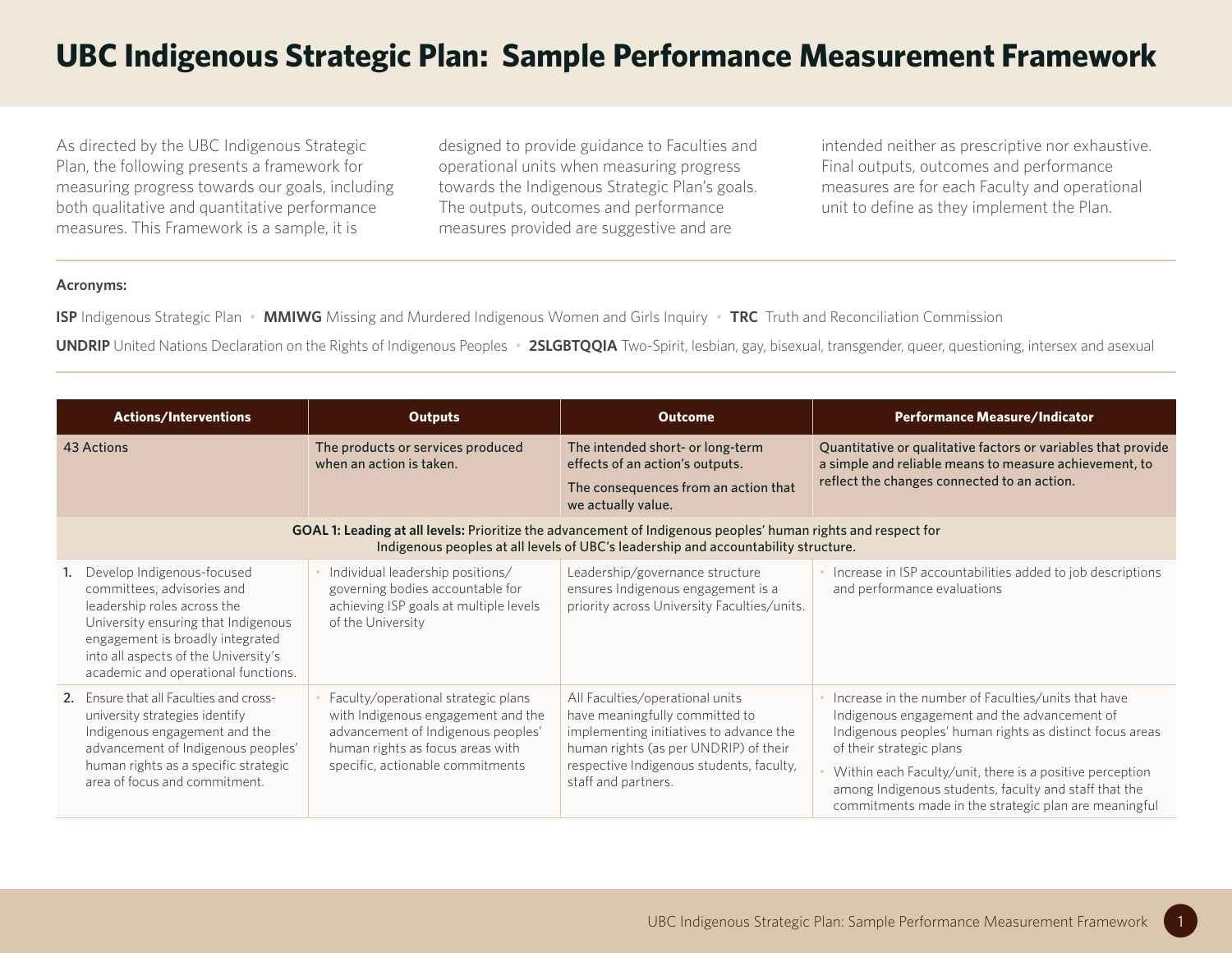| <b>Actions/Interventions</b>                                                                                                                                                                                                                                                                                                                                                                                                                                                                                                                            | <b>Outputs</b>                                                                                                                              | <b>Outcome</b>                                                                                                                                                                                      | <b>Performance Measure/Indicator</b>                                                                                                                                                                                                                                                                                                                                                                                                                                                                                                       |
|---------------------------------------------------------------------------------------------------------------------------------------------------------------------------------------------------------------------------------------------------------------------------------------------------------------------------------------------------------------------------------------------------------------------------------------------------------------------------------------------------------------------------------------------------------|---------------------------------------------------------------------------------------------------------------------------------------------|-----------------------------------------------------------------------------------------------------------------------------------------------------------------------------------------------------|--------------------------------------------------------------------------------------------------------------------------------------------------------------------------------------------------------------------------------------------------------------------------------------------------------------------------------------------------------------------------------------------------------------------------------------------------------------------------------------------------------------------------------------------|
|                                                                                                                                                                                                                                                                                                                                                                                                                                                                                                                                                         |                                                                                                                                             | GOAL 1: Leading at all levels: Prioritize the advancement of Indigenous peoples' human rights and respect for<br>Indigenous peoples at all levels of UBC's leadership and accountability structure. |                                                                                                                                                                                                                                                                                                                                                                                                                                                                                                                                            |
| 3. Align UBC's operating budget to<br>provide meaningful and flexible<br>allocations and resourcing for each<br>goal identified in this plan.                                                                                                                                                                                                                                                                                                                                                                                                           | Dollars allocated to Indigenous<br>initiatives in each Faculty/unit                                                                         | All Faculties/units have allocated<br>meaningful funds to achieve each of<br>the goals in this plan.                                                                                                | Increase in the proportion of budget allocated to<br>Indigenous initiatives within every Faculty/unit<br>Portion of budget allocated from year to year to align<br>with changing/shifting annual priorities identified by ISP<br>implementation committees and bodies in consultation<br>with UBC Board and executive team<br>Extent to which deans and Faculty heads feel that they<br>have sufficient resources and the flexibility to allocate<br>resources to advance the Indigenous engagement<br>priorities in their strategic plans |
| 4. Provide support for senior<br>administrators and faculty members<br>whose leadership advances the goals<br>and objectives of this plan in Faculty<br>and operational plans.                                                                                                                                                                                                                                                                                                                                                                          | Faculty programs and initiatives (to be<br>established through annual planning<br>processes and aligned to budgets)                         | Senior administrators and faculty<br>members are motivated to support their<br>Faculty's or unit's achievement of goals<br>and objectives that advance Indigenous<br>people's human rights.         | Increase in the number of support programs that exist,<br>for senior administrators and faculty members, across<br><b>UBC Faculties and units</b><br>Increase in number of senior administrators and faculty<br>members who feel motivated and supported to advance<br>the goals and objectives of the ISP in Faculty and<br>operational plans                                                                                                                                                                                             |
| 5. Work with other research<br>universities in British Columbia, the<br>province, Musqueam, the Okanagan<br>Nation and other Indigenous<br>partners to strategically review the<br>University Act, 1996 and prepare<br>to address any inconsistencies with<br>the principles set out in the Truth<br>and Reconciliation Commission<br>of Canada's Calls to Action, the<br>National Inquiry into Missing and<br>Murdered Indigenous Women and<br>Girls' Calls for Justice, and the United<br>Nations Declaration on the Rights of<br>Indigenous Peoples. | Collaborative system/process that<br>identifies areas of inconsistency<br>regarding the University Act and<br>lobbies government for change | University Act amended to be consistent<br>with the principles of UNDRIP, the TRC,<br>the MMIWG and the BC Declaration on<br>the Rights of Indigenous Peoples Act.                                  | Creation of collaborative system/process that identifies<br>areas of inconsistency regarding the University Act and<br>lobbies government for change                                                                                                                                                                                                                                                                                                                                                                                       |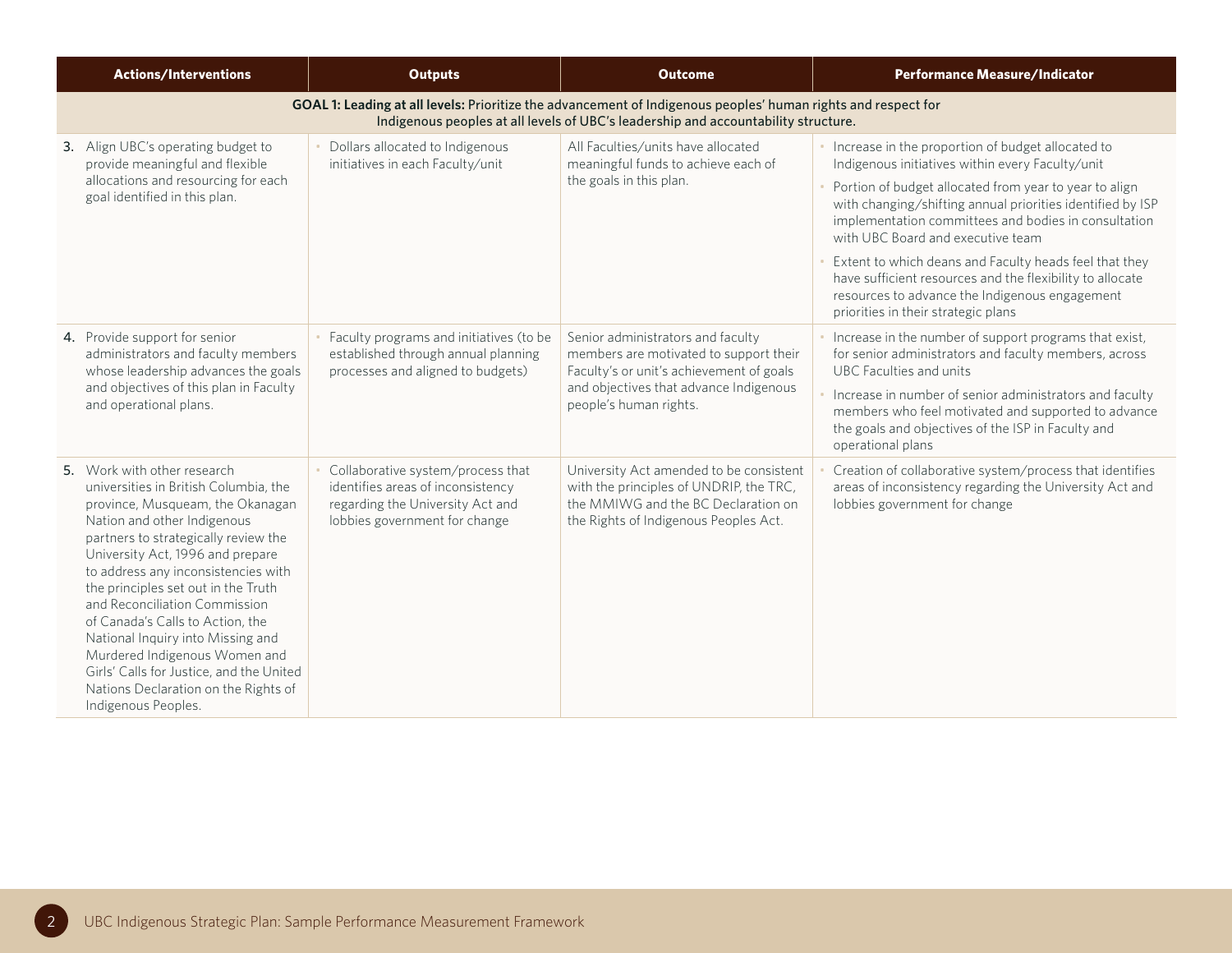| <b>Actions/Interventions</b>                                                                                                                                                                                                                                                                                                                              | <b>Outputs</b>                                                                              | <b>Outcome</b>                                                                                                                                                                                                                                                                | <b>Performance Measure/Indicator</b>                                                                                                                                                                                                                                                                                                                                                |  |  |
|-----------------------------------------------------------------------------------------------------------------------------------------------------------------------------------------------------------------------------------------------------------------------------------------------------------------------------------------------------------|---------------------------------------------------------------------------------------------|-------------------------------------------------------------------------------------------------------------------------------------------------------------------------------------------------------------------------------------------------------------------------------|-------------------------------------------------------------------------------------------------------------------------------------------------------------------------------------------------------------------------------------------------------------------------------------------------------------------------------------------------------------------------------------|--|--|
| GOAL 2: Advocating for the truth: Facilitate open public dialogue about truth, reconciliation<br>and the recognition of Indigenous peoples' human rights.                                                                                                                                                                                                 |                                                                                             |                                                                                                                                                                                                                                                                               |                                                                                                                                                                                                                                                                                                                                                                                     |  |  |
| 6. Complete an institution-wide study,<br>and publish a public report of the<br>findings, that identifies UBC's<br>participation in the implementation<br>of Crown colonial policies.                                                                                                                                                                     | Public report on UBC's participation<br>in the implementation of Crown<br>colonial policies | A study about UBC's participation in<br>the implementation of past Crown<br>colonial policies is completed, including<br>recommendations moving forward to<br>ensure that UBC's role is aligned with<br>UNDRIP, the TRC and the MMIWG.                                        | Participation of all Faculties and operational units across<br>both campuses in the institution-wide study<br>Public report on study findings published with<br>actionable recommendations for the University through<br>ISP guidance structures                                                                                                                                    |  |  |
| 7. Develop a communications strategy<br>to ensure that every current and<br>prospective student, faculty, staff<br>member and partner of the University<br>is aware of the unceded status of<br>the lands on which UBC facilities are<br>situated and the enduring relationship<br>between Indigenous peoples and<br>their territories.                   | Communications strategies from<br>University communicators                                  | Every current and prospective student,<br>faculty, staff member and partner of<br>the University is aware of the unceded<br>status of the lands on which UBC<br>facilities are situated and the enduring<br>relationship between Indigenous<br>peoples and their territories. | In collaboration with Indigenous partners, Faculties<br>and operational units have developed communications<br>strategies and tools in place for raising awareness of their<br>current and prospective students, faculty, staff members<br>and partners on the unceded status of the lands on which<br>UBC facilities are situated                                                  |  |  |
| 8. Provide free and publicly accessible<br>educational tools, events and<br>resources that promote the local and<br>global implementation of Indigenous<br>peoples' human rights, the Truth and<br>Reconciliation Commission's Calls to<br>Action and the National Inquiry into<br>Missing and Murdered Indigenous<br>Women and Girls' Calls for Justice. | Free and publicly accessible:<br>- Educational tools<br>- Events<br>- Resources             | UBC is recognized as global leader in<br>providing information to those interested<br>in learning about the local and global<br>implementation of Indigenous peoples'<br>human rights.                                                                                        | Increase number of free and publicly accessible<br>educational tools, events and resources provided<br>Increase in number of (virtual) visits to UBC educational<br>tools; events; resources<br>UBC tools, resources and Indigenous rights experts are<br>sought after globally<br>Participants report increased understanding of<br>Indigenous human rights issues and root causes |  |  |
| 9. Establish a multi-disciplinary<br>advisory group of Indigenous women<br>and Indigenous 2SLGBTQQIA people<br>to oversee public dialogue at the<br>University regarding the National<br>Inquiry into Missing and Murdered<br>Indigenous Women and Girls' Calls<br>for Justice.                                                                           | Advisory group<br>Public dialogue sessions                                                  | Public dialogue sessions result in a deeper<br>understanding among event participants<br>regarding human and Indigenous rights<br>violations and abuses of Indigenous<br>women, girls and 2SLGBTQQIA people<br>and their root causes.                                         | Advisory group established and funded<br>Number of dialogue events held across the University<br>Number of participants in dialogues held<br>Increase in number of students, faculty and staff who<br>report to feel knowledgeable about the issues surrounding<br>the MMIWG Inquiry                                                                                                |  |  |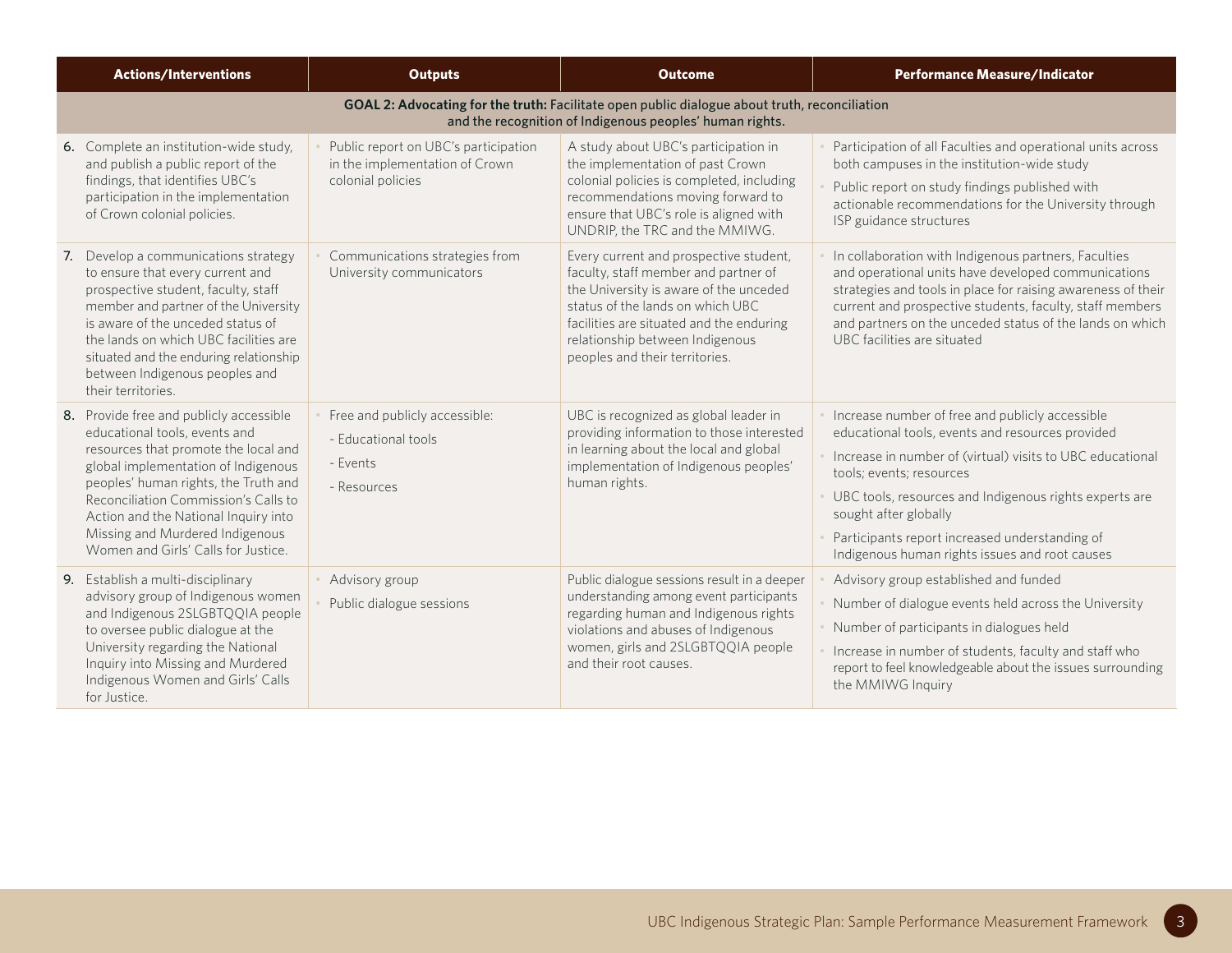| <b>Actions/Interventions</b>                                                                                                                                                                                                                                                 | <b>Outputs</b>                                                                                                                                                                            | <b>Outcome</b>                                                                                                                                                                                                                                                                                                                     | <b>Performance Measure/Indicator</b>                                                                                                                                                                                                                                                                                                                                                                                                                                                                                                                                                                                                                                                                                                                                                                                                                                       |
|------------------------------------------------------------------------------------------------------------------------------------------------------------------------------------------------------------------------------------------------------------------------------|-------------------------------------------------------------------------------------------------------------------------------------------------------------------------------------------|------------------------------------------------------------------------------------------------------------------------------------------------------------------------------------------------------------------------------------------------------------------------------------------------------------------------------------|----------------------------------------------------------------------------------------------------------------------------------------------------------------------------------------------------------------------------------------------------------------------------------------------------------------------------------------------------------------------------------------------------------------------------------------------------------------------------------------------------------------------------------------------------------------------------------------------------------------------------------------------------------------------------------------------------------------------------------------------------------------------------------------------------------------------------------------------------------------------------|
|                                                                                                                                                                                                                                                                              |                                                                                                                                                                                           | GOAL 3: Moving research forward: Support research initiatives that are reciprocal, community-led,<br>legitimize Indigenous ways of knowing and promote Indigenous peoples' self-determination.                                                                                                                                     |                                                                                                                                                                                                                                                                                                                                                                                                                                                                                                                                                                                                                                                                                                                                                                                                                                                                            |
| 10. Create dedicated strategic<br>programming to catalyze research<br>that is co-developed with and led<br>by Indigenous communities locally<br>and globally.                                                                                                                | Catalyzing grants and fellowships<br>Specialized grants development team<br>to support research that is reciprocal<br>and led by Indigenous communities                                   | More external research grants are applied<br>for and awarded for research that is<br>co-developed with and led by Indigenous<br>communities locally and globally.<br>More scholarships and fellowships are<br>awarded that target research that is<br>co-developed with and led by Indigenous<br>communities locally and globally. | Increase in research dollars awarded to catalyze<br>research that is co-developed with and led by Indigenous<br>communities locally and globally<br>Increase in number of catalyzing research grants<br>and fellowships available for Indigenous community-<br>hased research<br>Increase in number of awarded scholarships and<br>fellowships targeted at reciprocal Indigenous<br>community-led research<br>· Increase in number of co-developed research projects<br>applying for grants<br>Increase in number of co-developed research projects<br>awarded grants<br>Increase in number of grants awarded to research<br>projects which advance community priorities                                                                                                                                                                                                   |
| 11. Establish Research Chair positions<br>for faculty who demonstrate<br>excellence in the application of<br>Indigenous ways of knowing<br>in research and advance the<br>implementation of Indigenous<br>peoples' human rights locally,<br>nationally and around the world. | Research Chair positions<br>Strategies to recruit, retain and<br>support Indigenous scholars<br>Nominations of Indigenous scholars<br>for national and international awards<br>and prizes | The profile of Indigenous peoples'<br>human rights, knowledge systems<br>and ways of knowing is raised by UBC<br>researchers locally, nationally and<br>around the world.                                                                                                                                                          | Increase in number of both internally and externally<br>funded Research Chair positions allocated<br>Increase in number of faculty whose research applies<br>Indigenous ways of knowing and/or advances the<br>implementation of Indigenous peoples' human rights<br>locally, nationally and around the world<br>Increase in number of national and international awards<br>and prizes<br>Increase number of media 'hits' on the work of<br>Indigenous scholarship<br>· Increase in citation counts, international invitations,<br>research collaboration invitations, and research grants<br>awarded to scholars who specialize in the application of<br>Indigenous ways of knowing in research and advance the<br>implementation of Indigenous peoples' human rights<br>Increased participation in national and international<br>expert advisory committees and councils |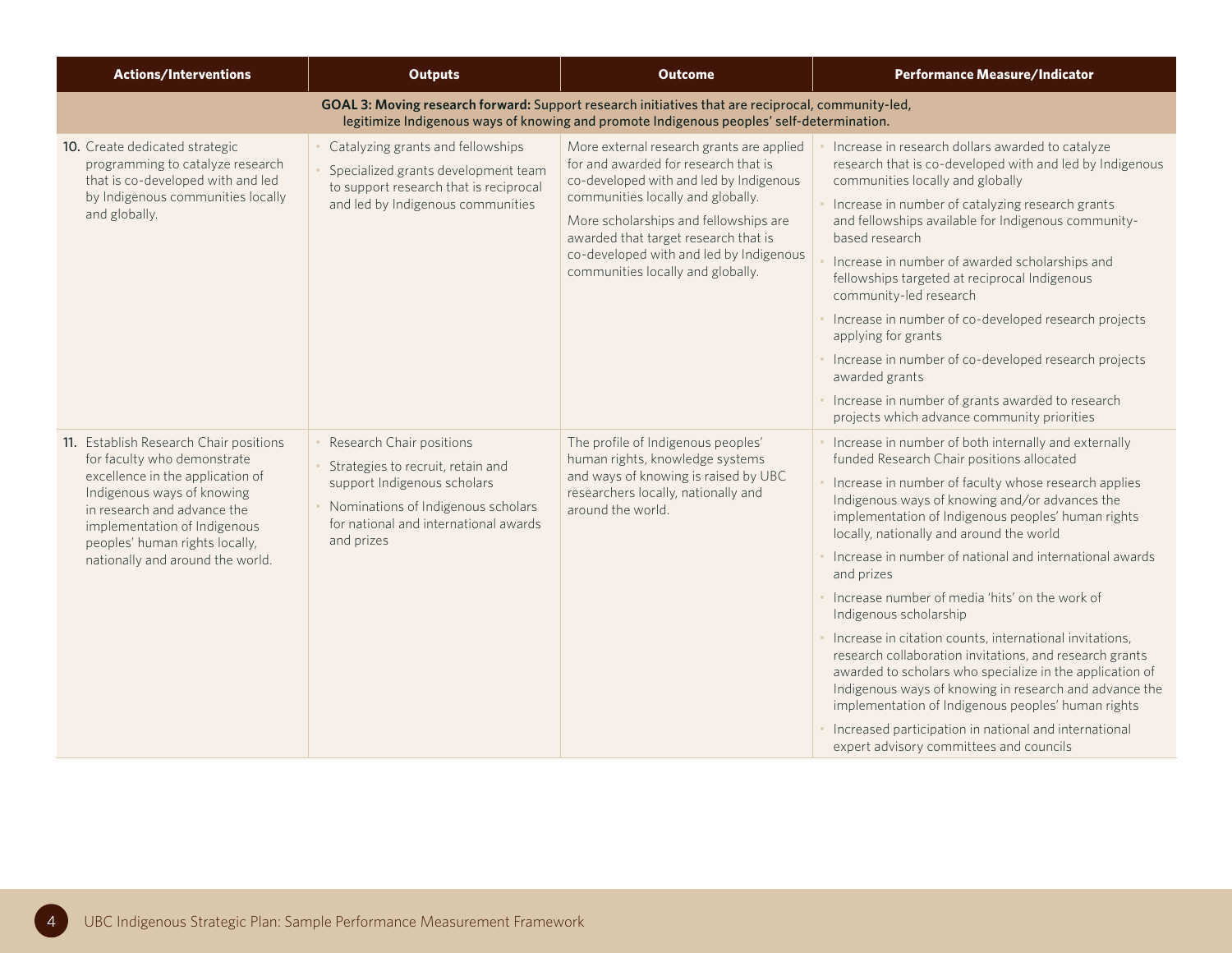| <b>Actions/Interventions</b>                                                                                                                                                                                                                                                                                                                                                                                                                 | <b>Outputs</b>                                                                                                                                                                                                                                                                                                | <b>Outcome</b>                                                                                                                                                                                                                         | <b>Performance Measure/Indicator</b>                                                                                                                                                                                                                                                                                                                                                                                                                                                                                                                                                                                                                                                                                                       |
|----------------------------------------------------------------------------------------------------------------------------------------------------------------------------------------------------------------------------------------------------------------------------------------------------------------------------------------------------------------------------------------------------------------------------------------------|---------------------------------------------------------------------------------------------------------------------------------------------------------------------------------------------------------------------------------------------------------------------------------------------------------------|----------------------------------------------------------------------------------------------------------------------------------------------------------------------------------------------------------------------------------------|--------------------------------------------------------------------------------------------------------------------------------------------------------------------------------------------------------------------------------------------------------------------------------------------------------------------------------------------------------------------------------------------------------------------------------------------------------------------------------------------------------------------------------------------------------------------------------------------------------------------------------------------------------------------------------------------------------------------------------------------|
|                                                                                                                                                                                                                                                                                                                                                                                                                                              |                                                                                                                                                                                                                                                                                                               | GOAL 3: Moving research forward: Support research initiatives that are reciprocal, community-led,<br>legitimize Indigenous ways of knowing and promote Indigenous peoples' self-determination.                                         |                                                                                                                                                                                                                                                                                                                                                                                                                                                                                                                                                                                                                                                                                                                                            |
| 12. Support research opportunities<br>for students to become global<br>leaders in the advancement of<br>Indigenous knowledge systems in<br>health, governance, education, law,<br>business, the sciences, the arts and<br>Indigenous languages.                                                                                                                                                                                              | Programs that afford students<br>opportunities to become global<br>leaders (e.g., research assistantships;<br>work learn positions; events;<br>conferences; awards; mentorships)                                                                                                                              | More students are moving into careers/<br>graduate studies that support the<br>advancement of Indigenous knowledge<br>systems in health, governance,<br>education, law, business, the sciences,<br>the arts, and Indigenous languages. | Increase in number of students recruited to UBC<br>specifically for its focus on Indigenous research<br>Increase in graduate school enrolments of Indigenous<br>students and students working on Indigenous research<br>Increase in the number of the following (for example)<br>offered in areas of Indigenous research:<br>- Research assistantships<br>- Work learn positions<br>- Events<br>-Conferences<br>- Awards<br>- Mentorships<br>Increase in number of graduates moving into careers/<br>graduate studies that support the advancement of<br>Indigenous knowledge systems in health, governance,<br>education, law, business, the sciences, the arts and<br>Indigenous languages                                               |
| 13. Co-develop research protocols<br>and community-specific ethical<br>research guidelines with interested<br>community partners to ensure<br>students and Faculties are<br>approaching research opportunities<br>with communities in a respectful and<br>formalized manner. This includes<br>the imperative of free, prior and<br>informed consent and protocols on<br>the ownership, control, access and<br>possession of Indigenous data. | Research protocols; formalized<br>process for producing community-<br>specific ethical research guidelines<br>Training materials and modules<br>on protocols, data governance and<br>ethical guidelines<br>Specialized Indigenous research<br>protocol position within University-<br>Industry Liaison Office | Students and Faculties approach<br>research opportunities with communities<br>in a respectful and formalized manner;<br>communities feel respected.                                                                                    | UBC research ethics process amended to include section<br>on Indigenous impacts including considerations of free,<br>prior and informed consent and ownership, control,<br>access and possession of Indigenous data<br>Increase in participation rates of students, faculty and<br>staff in training and education with respect to protocols,<br>data governance and ethical guidelines<br>Increase in number of Indigenous communities, involved<br>in research, with which formal research guidelines have<br>been established<br>Extent to which research proposals are evaluated on the<br>basis of community-specific research guidelines<br>Indigenous communities/people involved in research<br>with UBC feel respected and valued |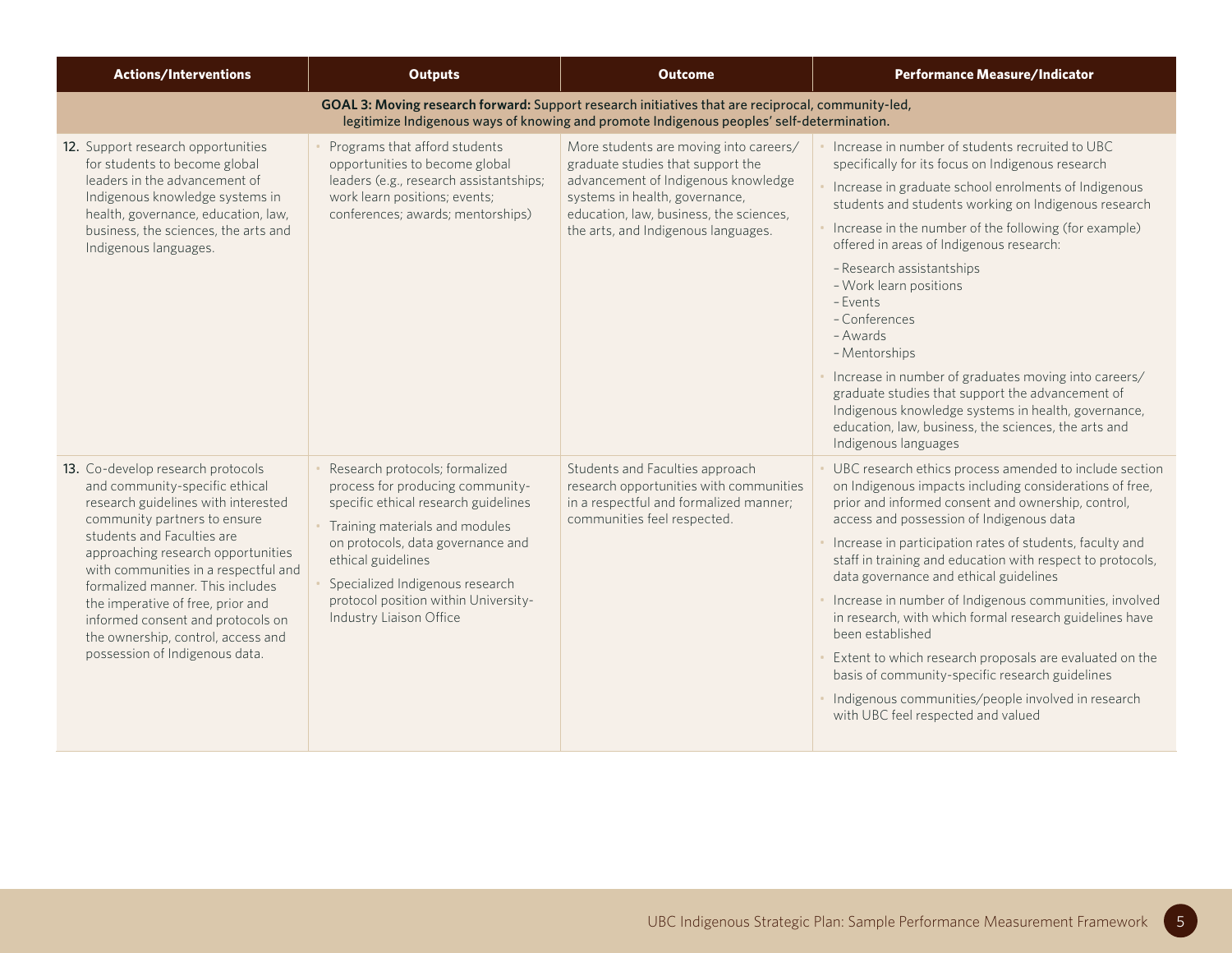| <b>Actions/Interventions</b>                                                                                                                                                                                                                                                                                | <b>Outputs</b>                                                                                                                                                                                | <b>Outcome</b>                                                                                                                                                                                                                                            | <b>Performance Measure/Indicator</b>                                                                                                                                                                                                                                                                                                                                                                                                                                                                                               |
|-------------------------------------------------------------------------------------------------------------------------------------------------------------------------------------------------------------------------------------------------------------------------------------------------------------|-----------------------------------------------------------------------------------------------------------------------------------------------------------------------------------------------|-----------------------------------------------------------------------------------------------------------------------------------------------------------------------------------------------------------------------------------------------------------|------------------------------------------------------------------------------------------------------------------------------------------------------------------------------------------------------------------------------------------------------------------------------------------------------------------------------------------------------------------------------------------------------------------------------------------------------------------------------------------------------------------------------------|
|                                                                                                                                                                                                                                                                                                             |                                                                                                                                                                                               | GOAL 3: Moving research forward: Support research initiatives that are reciprocal, community-led,<br>legitimize Indigenous ways of knowing and promote Indigenous peoples' self-determination.                                                            |                                                                                                                                                                                                                                                                                                                                                                                                                                                                                                                                    |
| 14. Provide Indigenous people who are<br>engaged in research with equitable<br>and timely compensation that<br>recognizes the significant value of<br>their participation to the research<br>process and outcomes.                                                                                          | Formal, time-efficient process for<br>compensating Indigenous people(s)<br>engaged in research<br>Budget allocation for compensation<br>for Indigenous peoples who are<br>engaged in research | Indigenous peoples are recognized<br>for the significant value their<br>participation adds to the research<br>process and its outcomes.                                                                                                                   | Creation of formalized and time-efficient compensation<br>process across the University<br>Integration of financial guidelines for working with<br>Indigenous communities into finance, education and<br>training modules<br>Reduction in time taken to pay Indigenous<br>research participants<br>Incorporation of budget line item, in Faculty/unit budgets,<br>for compensation of Indigenous people who are engaged<br>in research<br>Indigenous communities/people involved in research<br>with UBC feel respected and valued |
|                                                                                                                                                                                                                                                                                                             |                                                                                                                                                                                               | GOAL 4: Indigenizing our curriculum: Include Indigenous ways of knowing, culture, histories,<br>experiences and worldviews in curriculum delivered across Faculties, programs and campuses.                                                               |                                                                                                                                                                                                                                                                                                                                                                                                                                                                                                                                    |
| 15. Undertake university-wide, Faculty-<br>level curriculum reviews to ensure<br>Indigenous histories, experiences,<br>worldviews and knowledge systems<br>are appropriately integrated and<br>that all Faculties are fully compliant<br>with the Truth and Reconciliation<br>Commission's Calls to Action. | University-wide, Faculty-<br>led curriculum reviews with<br>recommendations report                                                                                                            | Course requirements and syllabi are<br>diversified through the integration<br>of Indigenous histories, experiences,<br>worldviews and knowledge systems.<br>Faculties are compliant with the Truth<br>and Reconciliation Commission's Calls<br>to Action. | Curriculum review in-progress/complete<br>Increase, in each Faculty, in the number of courses that<br>reflect Indigenous histories, experiences, worldviews and<br>knowledge systems<br>Increase in number of Faculties/programs that are<br>working towards compliance with the TRC Calls to Action                                                                                                                                                                                                                               |
| 16. Ensure all academic programs,<br>undergraduate and graduate,<br>include substantive content in at<br>least one course which appropriately<br>explores Indigenous histories and<br>identifies how Indigenous issues<br>intersect with the major field of<br>study of the Faculty.                        | New/adapted courses                                                                                                                                                                           | Students leave UBC with a greater<br>understanding of the intersection of<br>Indigenous issues and their field of study.                                                                                                                                  | Increase in number of academic programs with at least<br>one course which explores Indigenous histories and<br>identifies how Indigenous issues intersect with the major<br>field of study of the Faculty<br>Increase in students who, on graduation, report a greater<br>understanding of how Indigenous issues intersect with<br>their field of study                                                                                                                                                                            |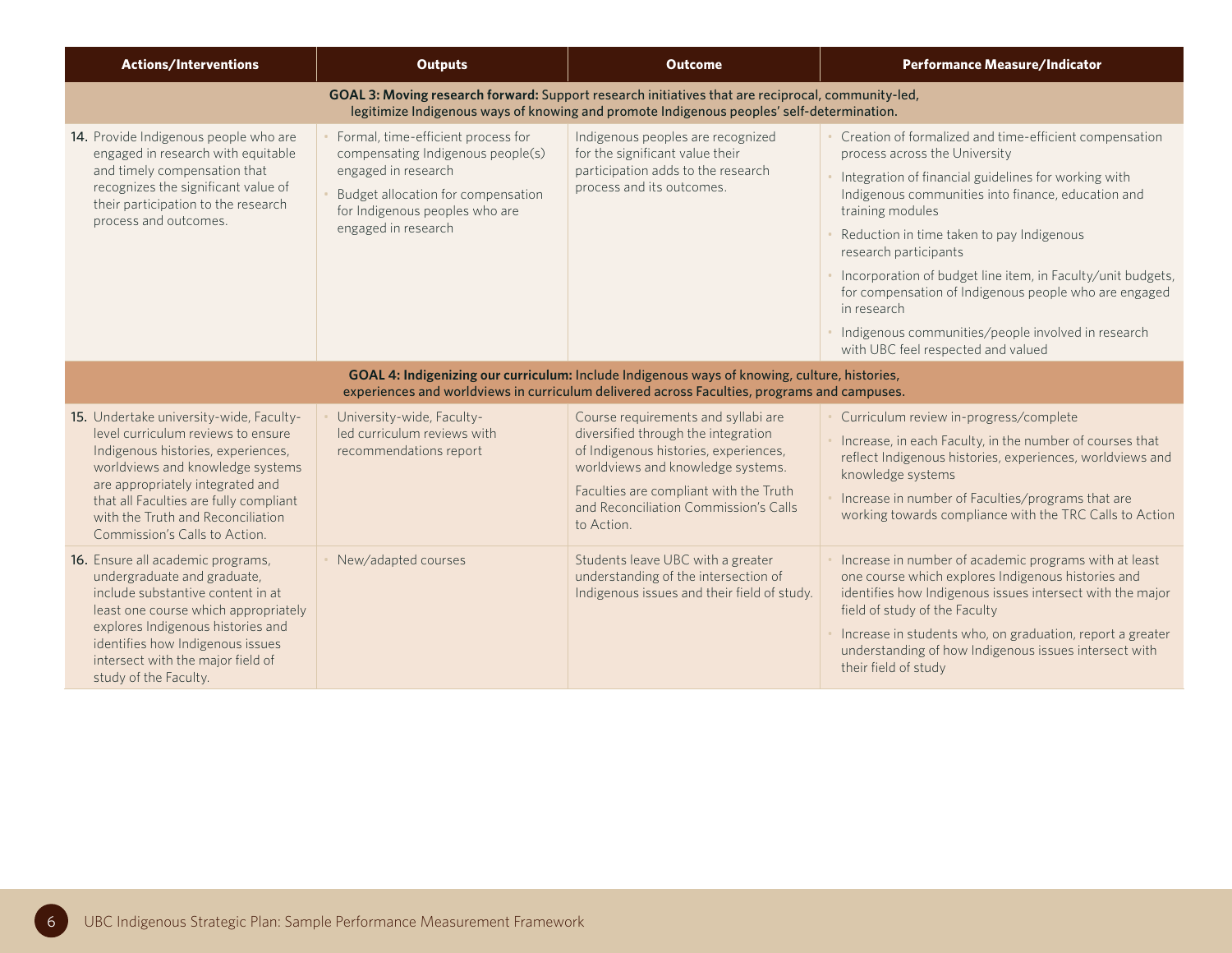| <b>Actions/Interventions</b>                                                                                                                                                                                                                        | <b>Outputs</b>                                                                                                                                                                                                                     | <b>Outcome</b>                                                                                                                                                                                                                                               | <b>Performance Measure/Indicator</b>                                                                                                                                                                                                                                                                                                                                                                                                                                                 |
|-----------------------------------------------------------------------------------------------------------------------------------------------------------------------------------------------------------------------------------------------------|------------------------------------------------------------------------------------------------------------------------------------------------------------------------------------------------------------------------------------|--------------------------------------------------------------------------------------------------------------------------------------------------------------------------------------------------------------------------------------------------------------|--------------------------------------------------------------------------------------------------------------------------------------------------------------------------------------------------------------------------------------------------------------------------------------------------------------------------------------------------------------------------------------------------------------------------------------------------------------------------------------|
|                                                                                                                                                                                                                                                     |                                                                                                                                                                                                                                    | GOAL 4: Indigenizing our curriculum: Include Indigenous ways of knowing, culture, histories,<br>experiences and worldviews in curriculum delivered across Faculties, programs and campuses.                                                                  |                                                                                                                                                                                                                                                                                                                                                                                                                                                                                      |
| 17. Provide equitable and timely<br>financial compensation to<br>Indigenous people who support<br>the Indigenization of curriculum.                                                                                                                 | Budget allocation for compensation to<br>Indigenous partners who support the<br>Indigenization of curriculum<br>Formal, time-efficient process for<br>compensating Indigenous people(s)<br>engaged in Indigenization of curriculum | Indigenous people are recognized for<br>their valuable support and knowledge in<br>Indigenizing the curriculum.                                                                                                                                              | Incorporation of budget line item, in Faculty/unit budgets,<br>for equitable compensation of Indigenous partners who<br>support Indigenization of curriculum<br>Reduction in time taken to pay Indigenous partners<br>involved in curriculum reviews<br>Indigenous communities/people involved in curriculum<br>review feel respected and valued<br>Increase in number of those Indigenous people<br>involved in Indigenization of the curriculum who are<br>financially compensated |
| 18. Continue to partner with Indigenous<br>communities locally and globally to<br>develop accredited post-secondary<br>Indigenous knowledge programs that<br>can be delivered in communities and<br>on campus.                                      | Accredited post-secondary<br>Indigenous knowledge programs<br>created in collaboration with<br>community partners                                                                                                                  | Communities have access to accredited,<br>relevant post-secondary Indigenous<br>knowledge programs.<br>Students, faculty and staff have<br>access to community-relevant,<br>accredited post-secondary Indigenous<br>knowledge programs.                      | Matching demand from Indigenous communities for<br>accredited post-secondary Indigenous knowledge<br>programs offered in community and on campus                                                                                                                                                                                                                                                                                                                                     |
|                                                                                                                                                                                                                                                     |                                                                                                                                                                                                                                    | GOAL 5: Enriching our spaces: Enrich the UBC campus landscape with a stronger Indigenous presence.                                                                                                                                                           |                                                                                                                                                                                                                                                                                                                                                                                                                                                                                      |
| 19. Engage with Musqueam, the<br>Okanagan Nation, and other<br>Indigenous host nations, as<br>appropriate, regarding the design<br>and development of UBC facilities.                                                                               | Engagement with Musqueam,<br>the Okanagan Nation, and other<br>Indigenous perspectives, as<br>appropriate, on the design and<br>development of artwork; architecture<br>and renovations                                            | The engagement process results in<br>Musqueam, the Okanagan Nation,<br>and other Indigenous host nations<br>feeling represented in the design and<br>development of UBC facilities and<br>landscapes and that UBC facilities<br>reflect Indigenous cultures. | Musqueam, the Okanagan Nation, and other Indigenous<br>host nations feel adequately engaged in the design and<br>development of UBC facilities<br>The extent to which host nations' cultures are reflected<br>in the design of UBC facilities                                                                                                                                                                                                                                        |
| 20. Establish a cultural expert<br>program that brings Musqueam,<br>the Okanagan Nation and other<br>interested nations' cultural experts<br>and Indigenous knowledge holders<br>to the UBC campuses to work, teach<br>and promote their expertise. | Cultural expert programs<br>Physical space(s) on campus for<br>cultural experts to work                                                                                                                                            | Indigenous cultural experts/knowledge<br>holders have access to a formal process<br>through which they can work, teach and<br>promote their expertise at UBC on an<br>honoraria basis.                                                                       | Development of cultural expert program<br>Increase in number of Indigenous cultural experts/<br>knowledge holders who work, teach and promote their<br>expertise on UBC campuses<br>Increase in number of dedicated spaces for experts                                                                                                                                                                                                                                               |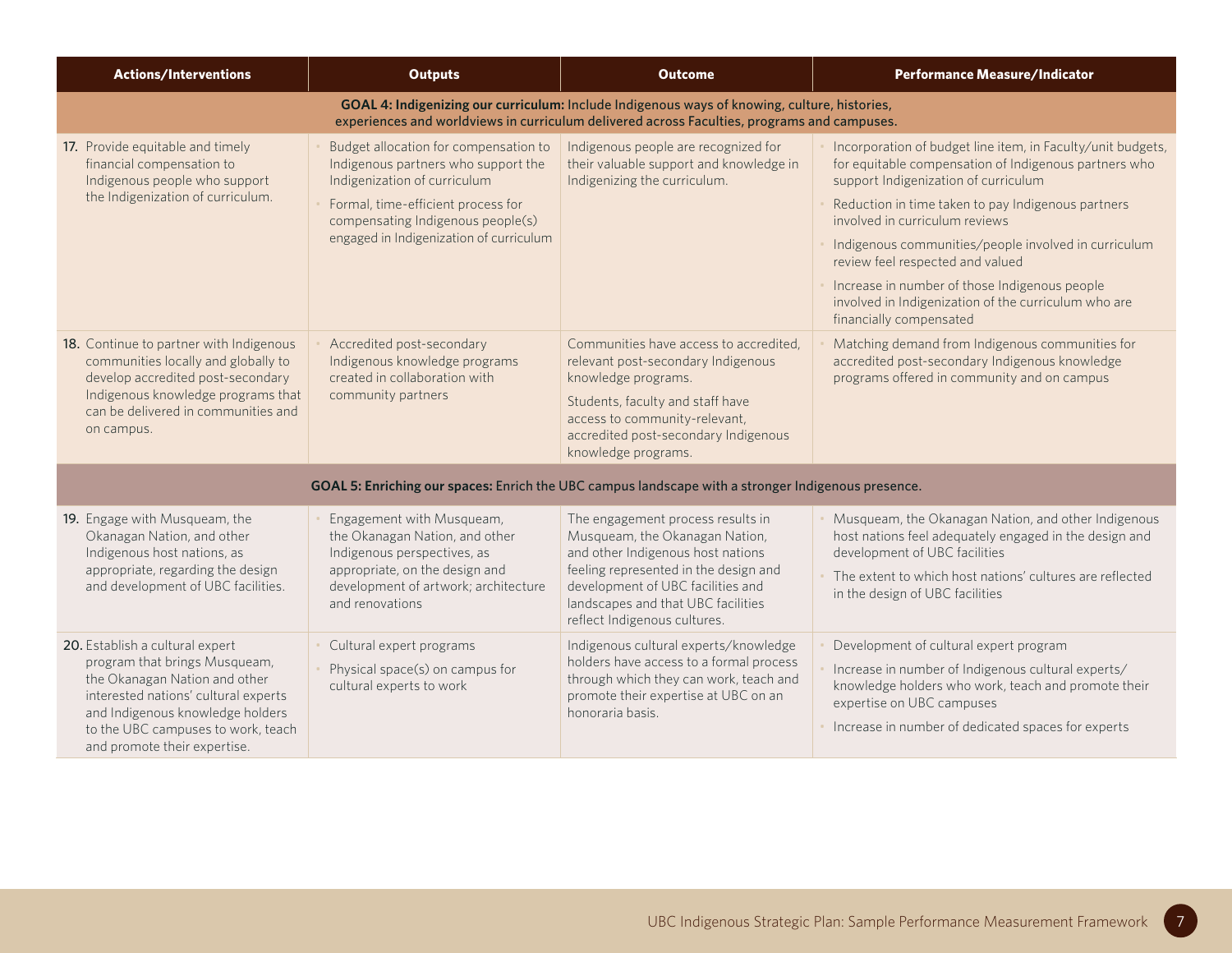| <b>Actions/Interventions</b>                                                                                                                                                                                                                                                                                                             | <b>Outputs</b>                                                                                                                                                                                                                                           | <b>Outcome</b>                                                                                                                                                                                                                                                                                                                                                                                                                                                           | <b>Performance Measure/Indicator</b>                                                                                                                                                                                                                                                                                                                  |
|------------------------------------------------------------------------------------------------------------------------------------------------------------------------------------------------------------------------------------------------------------------------------------------------------------------------------------------|----------------------------------------------------------------------------------------------------------------------------------------------------------------------------------------------------------------------------------------------------------|--------------------------------------------------------------------------------------------------------------------------------------------------------------------------------------------------------------------------------------------------------------------------------------------------------------------------------------------------------------------------------------------------------------------------------------------------------------------------|-------------------------------------------------------------------------------------------------------------------------------------------------------------------------------------------------------------------------------------------------------------------------------------------------------------------------------------------------------|
|                                                                                                                                                                                                                                                                                                                                          |                                                                                                                                                                                                                                                          | GOAL 5: Enriching our spaces: Enrich the UBC campus landscape with a stronger Indigenous presence.                                                                                                                                                                                                                                                                                                                                                                       |                                                                                                                                                                                                                                                                                                                                                       |
| 21. Dedicate spaces for Indigenous<br>students, faculty and staff to practice<br>and celebrate their cultures.                                                                                                                                                                                                                           | Dedicated spaces for Indigenous<br>cultural practice and celebration                                                                                                                                                                                     | Students, faculty and staff feel<br>comfortable, supported and safe to<br>practice and celebrate their cultures.                                                                                                                                                                                                                                                                                                                                                         | Increase in number of dedicated spaces for Indigenous<br>cultural practice and celebration<br>Extent to which Indigenous students, faculty and staff<br>are satisfied with the services available to them/feel<br>comfortable, safe and well at UBC                                                                                                   |
| 22. Identify and make visible the<br>generational connections of<br>Indigenous peoples to culturally<br>significant places across<br>UBC campuses.                                                                                                                                                                                       | A review process with host nations<br>to produce map of all culturally<br>significant places across UBC<br>campuses and facilities and their<br>generational connections to<br>Indigenous peoples; plaques; artistic<br>installations; information signs | The generational connections of<br>Indigenous peoples to culturally<br>significant places across UBC campuses<br>are publicly recognized; Indigenous<br>peoples with connections to the land<br>on which UBC campuses sit see these<br>connections visibly represented.                                                                                                                                                                                                  | Review of culturally significant spaces on campus completed<br>Increase in Request for Proposals for Indigenous<br>art installations<br>Increase in number of plaques, signs or<br>installations dedicated<br>Indigenous peoples with connections to the land on<br>which UBC campuses sit feel satisfied with the visibility<br>of these connections |
| 23. Implement an Indigenous<br>procurement strategy which<br>prioritizes the provision of goods<br>and services from Indigenous<br>businesses and vendors.                                                                                                                                                                               | Procurement policy review<br>Indigenous Procurement strategy<br>Indigenous businesses and vendors<br>providing services on campus                                                                                                                        | Indigenous businesses and vendors are<br>prioritized as providers of goods and<br>services to UBC.                                                                                                                                                                                                                                                                                                                                                                       | Indigenous procurement strategy and corresponding<br>policies developed<br>UBC has implemented an Indigenous procurement strategy<br>Increase in number of Indigenous businesses/vendors<br>with which UBC has procurement contracts                                                                                                                  |
|                                                                                                                                                                                                                                                                                                                                          |                                                                                                                                                                                                                                                          | GOAL 6: Recruiting Indigenous people: Position UBC as the most accessible large<br>research university globally for Indigenous students, faculty and staff.                                                                                                                                                                                                                                                                                                              |                                                                                                                                                                                                                                                                                                                                                       |
| 24. Broaden the criteria for tenure,<br>promotion and merit for faculty<br>and staff to recognize excellence in<br>incorporating Indigenous knowledge<br>systems into teaching, curriculum<br>development and research, including<br>recognition of service in Indigenous-<br>specific areas that goes above and<br>beyond expectations. | Broadened tenure, promotion and<br>merit review criteria                                                                                                                                                                                                 | Service in Indigenous-specific areas by<br>Indigenous faculty and staff, that goes<br>above and beyond expectations, is better<br>recognized in tenure review process,<br>promotion and merit.<br>Incorporation of Indigenous knowledge<br>into teaching and curriculum development<br>is better recognized in tenure review<br>process, promotion and merit.<br>Indigenous knowledge/research is better<br>recognized in tenure review process,<br>promotion and merit. | Creation of committee to review and change tenure,<br>promotion and merit guidelines<br>Increase in number of Indigenous individuals who<br>receive tenure, promotion and merit                                                                                                                                                                       |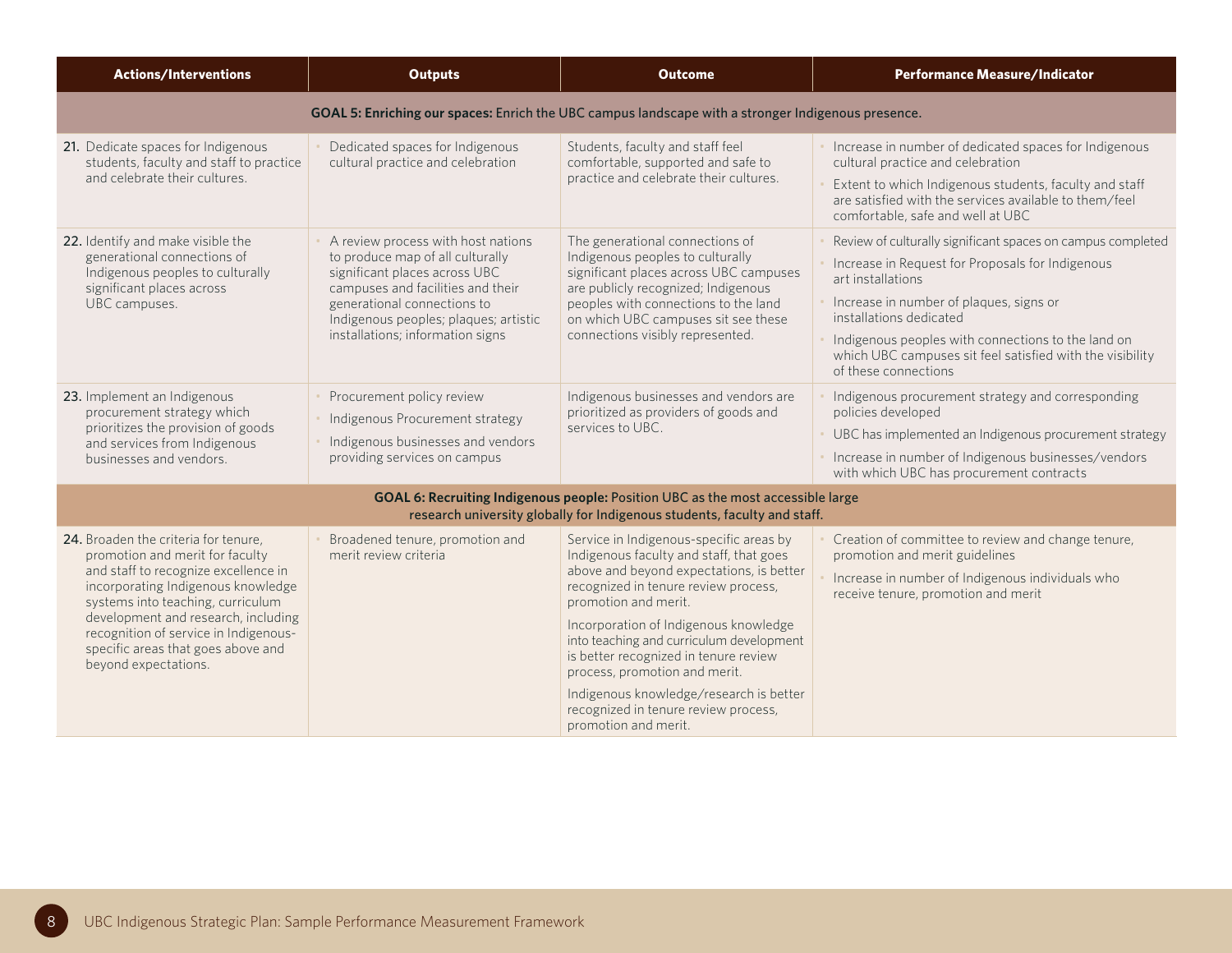| <b>Actions/Interventions</b>                                                                                                                                                                   | <b>Outputs</b>                                                                                                                                                                               | <b>Outcome</b>                                                                                                                                              | <b>Performance Measure/Indicator</b>                                                                                                                                                                                                                                                                                                                                                                                                                                                                                                                   |
|------------------------------------------------------------------------------------------------------------------------------------------------------------------------------------------------|----------------------------------------------------------------------------------------------------------------------------------------------------------------------------------------------|-------------------------------------------------------------------------------------------------------------------------------------------------------------|--------------------------------------------------------------------------------------------------------------------------------------------------------------------------------------------------------------------------------------------------------------------------------------------------------------------------------------------------------------------------------------------------------------------------------------------------------------------------------------------------------------------------------------------------------|
|                                                                                                                                                                                                |                                                                                                                                                                                              | GOAL 6: Recruiting Indigenous people: Position UBC as the most accessible large<br>research university globally for Indigenous students, faculty and staff. |                                                                                                                                                                                                                                                                                                                                                                                                                                                                                                                                                        |
| 25. Develop Indigenous recruitment,<br>retention and advancement policies,<br>which strategically increase<br>Indigenous faculty and staff<br>numbers on both campuses.                        | Indigenous recruitment strategy<br>for increasing Indigenous faculty<br>and staff numbers<br>Indigenous recruitment, retention and<br>advancement policies and practices<br>Indigenous hires | UBC has a robust Indigenous workforce<br>and continues to hire, promote and<br>retain Indigenous faculty and staff.                                         | Increase in number of UBC staff who self-identify<br>as Indigenous<br>Increase in number of UBC faculty who self-identify<br>as Indigenous<br>· Increase in number of Indigenous hires<br>• Increase rate of retention among Indigenous<br>faculty members<br>Increase in number of Indigenous faculty and staff in<br>leadership positions<br>Increase in number of Indigenous staff/faculty who<br>earn raises in a specific period vs. the general UBC<br>employee population<br>Increase in number of Indigenous staff members who<br>are promoted |
| 26. Identify apprenticeships and new<br>employment opportunities for<br>members of, and in partnership with,<br>Musqueam, the Okanagan Nation<br>and other Indigenous communities.             | Co-developed hiring programs<br>Apprenticeships; employment<br>opportunities                                                                                                                 | Members of Musqueam, the Okanagan<br>Nation and other Indigenous communities<br>see/experience UBC as a reliable source<br>of employment and training.      | Increase in number of Musqueam, ONA and other<br>Indigenous community members who are employed<br>by UBC<br>Increase in number of Musqueam, ONA members and<br>other Indigenous community who are in apprenticeships<br>at UBC<br>Creation of Indigenous recruitment Community Liaisons                                                                                                                                                                                                                                                                |
| 27. Integrate competence or interest in<br>developing competence in teaching<br>Indigenous content and working with<br>Indigenous students and colleagues<br>into university job descriptions. | Key competency review and definition<br>Altered job descriptions                                                                                                                             | All faculty and staff at UBC are aware<br>of Indigenous issues and have some<br>knowledge/competence in working with<br>Indigenous students/colleagues.     | Increase in number of new faculty/staff that have<br>Indigenous competence (or similar) in their job description.<br>Increase in number of current faculty/staff that<br>have Indigenous competence (or similar) in their<br>job description<br>Extent to which faculty and staff feel confident in<br>integrating new knowledges in their work with Indigenous<br>students and colleagues<br>Indigenous students, faculty and staff feel safe, respected<br>and valued                                                                                |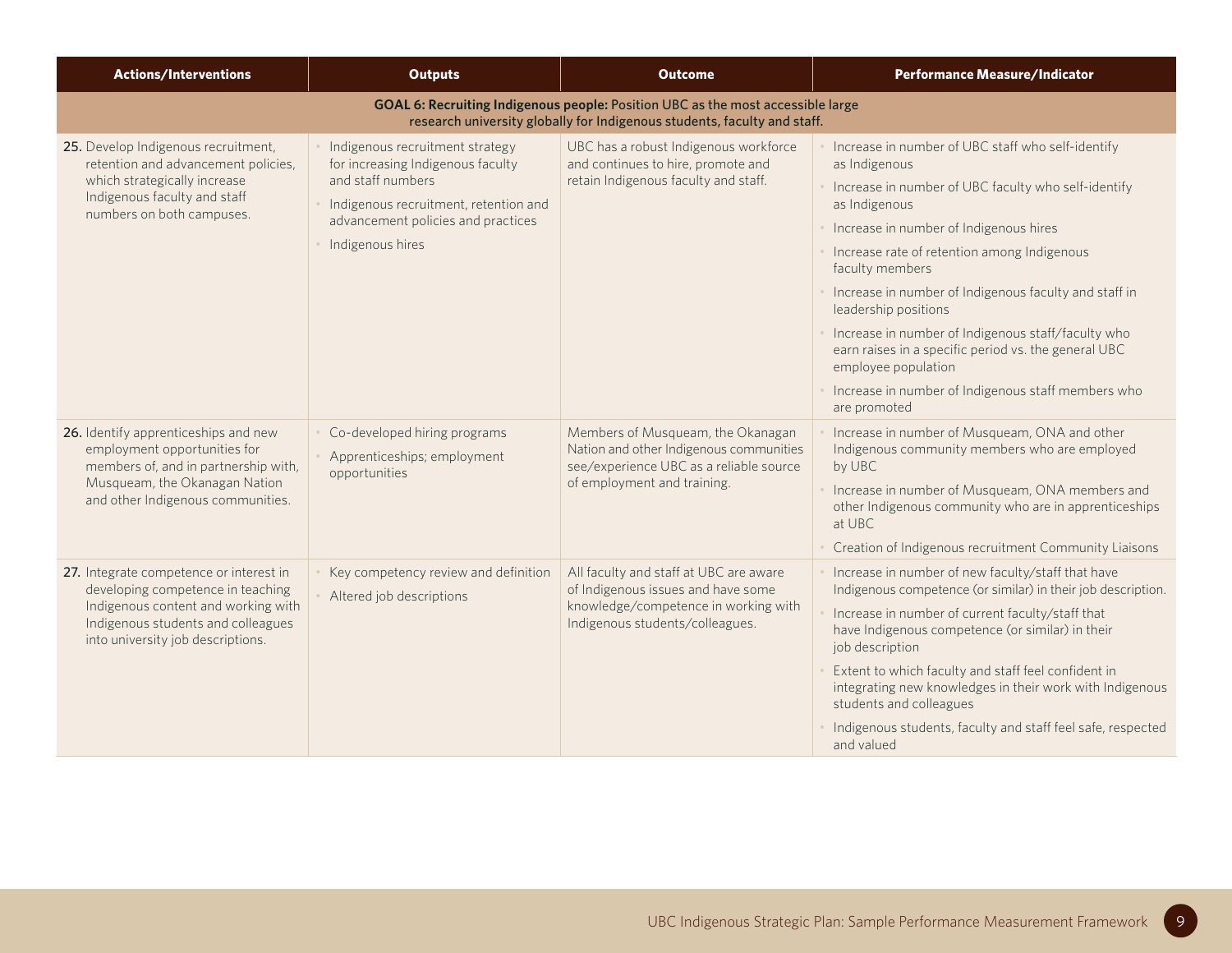| <b>Actions/Interventions</b>                                                                                                                                                                                                                                              | <b>Outputs</b>                                                                                                                          | <b>Outcome</b>                                                                                                                                                                                                                                                                                                  | <b>Performance Measure/Indicator</b>                                                                                                                                                                                                                                                                                                  |
|---------------------------------------------------------------------------------------------------------------------------------------------------------------------------------------------------------------------------------------------------------------------------|-----------------------------------------------------------------------------------------------------------------------------------------|-----------------------------------------------------------------------------------------------------------------------------------------------------------------------------------------------------------------------------------------------------------------------------------------------------------------|---------------------------------------------------------------------------------------------------------------------------------------------------------------------------------------------------------------------------------------------------------------------------------------------------------------------------------------|
|                                                                                                                                                                                                                                                                           |                                                                                                                                         | GOAL 6: Recruiting Indigenous people: Position UBC as the most accessible large<br>research university globally for Indigenous students, faculty and staff.                                                                                                                                                     |                                                                                                                                                                                                                                                                                                                                       |
| 28. Increase Indigenous student access<br>to needs-based financial aid for<br>tuition, child-care and housing.                                                                                                                                                            | Needs-based funding made available<br>to Indigenous students for tuition<br>and housing; child-care services for<br>Indigenous students | Indigenous students have access to<br>sufficient funding for tuition.<br>Indigenous students have access to<br>child-care services<br>Indigenous students have access to<br>affordable housing.<br>Indigenous students feel financially<br>secure while studying at UBC.                                        | Increase in number of dollars made available to<br>Indigenous students to meet needs for:<br>- Tuition<br>- Housing<br>Increase in quality affordable housing options, including<br>family housing, to meet needs of Indigenous students<br>Increase in number of child-care spaces allocated to<br>Indigenous students to meet needs |
| 29. Increase needs-based access to<br>child-care services and affordable<br>housing options for Indigenous<br>faculty and staff.                                                                                                                                          | Needs-based child-care services;<br>affordable housing                                                                                  | Indigenous faculty and staff have access<br>to child-care services and affordable<br>housing.                                                                                                                                                                                                                   | Increase in number of child-care spaces allocated to<br>Indigenous faculty and staff to meet needs<br>Increase in affordable housing options available for<br>Indigenous faculty and staff to meet needs                                                                                                                              |
| 30. Work with Musqueam and the<br>Okanagan Nation to understand<br>their members' desires for tuition<br>assistance and explore what<br>the University's role might be in<br>addressing these desires.                                                                    | Matching Musqueam and the<br>Okanagan Nation's desires for<br>tuition assistance                                                        | Musqueam and Okanagan Nation's<br>desires for tuition assistance are met.<br>More Musqueam and Okanagan Nation<br>students attend UBC.                                                                                                                                                                          | Musqueam and the Okanagan Nation desires for tuition<br>assistance are met<br>Increase in the number of Musqueam and Okanagan<br>Nation students applying to UBC<br>Increase in the number of Musqueam and Okanagan<br>Nation students attending UBC                                                                                  |
|                                                                                                                                                                                                                                                                           |                                                                                                                                         | GOAL 7: Providing tools for success: Forge a network of Indigenous peoples'<br>human rights resources for students, faculty, staff and communities.                                                                                                                                                             |                                                                                                                                                                                                                                                                                                                                       |
| 31. Develop a research information<br>repository and communication<br>portal that assists students,<br>faculty, staff, communities and<br>researchers at large to access<br>resources, information, publications<br>and reports about Indigenous<br>issues and knowledge. | Research information repository;<br>communication portal                                                                                | A central online location, created<br>in collaboration with Indigenous<br>partners, where students, faculty, staff,<br>communities and researchers can find<br>all the information they need with<br>regards to Indigenous issues and<br>knowledge and can get research help<br>through a communication portal. | Creation of research repository/communication portal<br>Increase in number of resources accessible through<br>the portal<br>Increase in number of portal visits per month/<br>year/quarter<br>Increase in number of portal shares per month/<br>year/quarter<br>Extent to which users find the portal useful and<br>easily navigable  |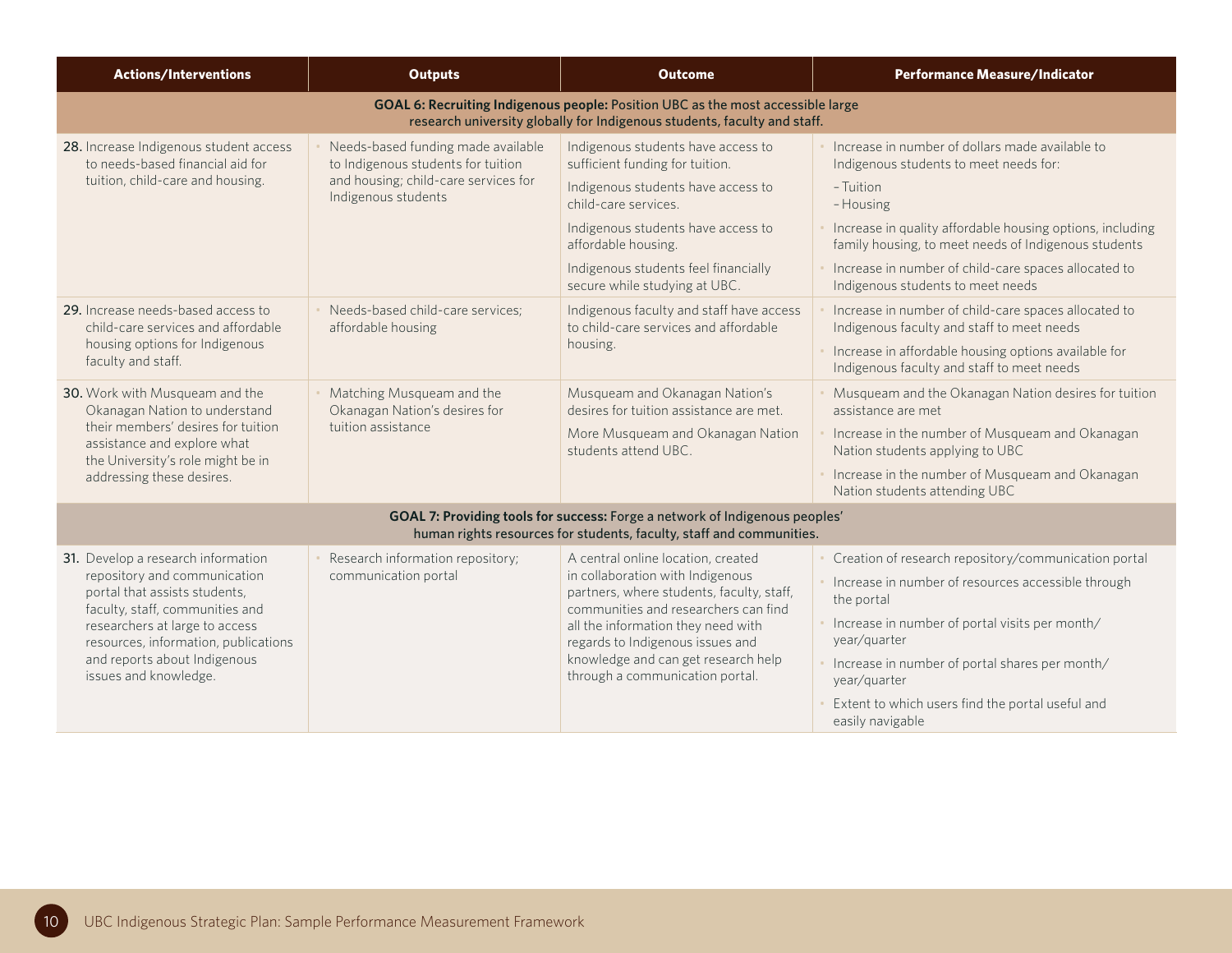| <b>Actions/Interventions</b>                                                                                                                                                                                                                                                                                                  | <b>Outputs</b>                                                                                                                                                                          | <b>Outcome</b>                                                                                                                                                                                                                                            | <b>Performance Measure/Indicator</b>                                                                                                                                                                                                                                                                                                                                                                                                                                            |
|-------------------------------------------------------------------------------------------------------------------------------------------------------------------------------------------------------------------------------------------------------------------------------------------------------------------------------|-----------------------------------------------------------------------------------------------------------------------------------------------------------------------------------------|-----------------------------------------------------------------------------------------------------------------------------------------------------------------------------------------------------------------------------------------------------------|---------------------------------------------------------------------------------------------------------------------------------------------------------------------------------------------------------------------------------------------------------------------------------------------------------------------------------------------------------------------------------------------------------------------------------------------------------------------------------|
|                                                                                                                                                                                                                                                                                                                               |                                                                                                                                                                                         | GOAL 7: Providing tools for success: Forge a network of Indigenous peoples'<br>human rights resources for students, faculty, staff and communities.                                                                                                       |                                                                                                                                                                                                                                                                                                                                                                                                                                                                                 |
| 32. Develop, communicate and keep<br>updated a comprehensive online<br>database of current Indigenous<br>programs, initiatives and courses<br>at the University.                                                                                                                                                              | Online database                                                                                                                                                                         | Those looking for an Indigenous<br>program, initiative or course at UBC<br>can find it easily online.                                                                                                                                                     | Database created and housed in appropriate location<br>Increase in number of Indigenous programs, initiatives,<br>and courses at UBC which are catalogued in the<br>comprehensive online database<br>· Increase in number of database visits                                                                                                                                                                                                                                    |
| 33. Create a professional development<br>program that assists faculty and<br>staff to foster safe and inclusive<br>classrooms and workplaces.                                                                                                                                                                                 | Creation of professional development<br>program for faculty and staff.<br>Integrate defined competencies into<br>employee professional development<br>and capacity building experiences | All faculty and staff have the capacity<br>to foster safe and inclusive classrooms<br>and workplaces.                                                                                                                                                     | Creation of a professional development program<br>Increase in number of faculty and staff who have gone<br>through the professional development program<br>Diversity of offerings of Indigenous-focused professional<br>development experiences                                                                                                                                                                                                                                 |
| 34. Develop and deliver Indigenous<br>history and issues training for all<br>faculty and staff to be successfully<br>completed within the first year<br>of employment at UBC and to be<br>reviewed on a regular basis.                                                                                                        | Training modules                                                                                                                                                                        | All faculty and staff possess a solid<br>knowledge-base concerning Indigenous<br>history and issues.                                                                                                                                                      | Creation of Indigenous history and issues<br>training modules<br>Increase in number of faculty and staff who have taken<br>the training at least once                                                                                                                                                                                                                                                                                                                           |
| 35. Identify Indigenous faculty and<br>staff mentors who volunteer<br>to be available, recognized and<br>compensated for providing<br>professional advisory services to<br>their colleagues in the development<br>and delivery of Indigenous content<br>and tools for fostering culturally safe<br>classrooms and workplaces. | Program to identify volunteers and<br>then provide funding allocation/<br>relevant professional recognition<br>for professional advisory services                                       | Indigenous faculty and staff who<br>volunteer feel equitably recognized<br>and valued for the services they provide<br>to the University outside of their usual<br>job description.                                                                       | Creation of a professional advisory volunteer and<br>recognition framework<br>Extent to which Indigenous faculty and staff feel<br>recognized and valued for the extra services they provide                                                                                                                                                                                                                                                                                    |
| 36. Create easily accessible structures<br>and mechanisms on each campus<br>for Indigenous communities to<br>partner with the University on<br>initiatives that advance their unique<br>goals and interests.                                                                                                                  | Structures and mechanisms that can<br>be responsive, in local contexts, to<br>support partnership functions (e.g.<br>offices or communication portal)                                   | Relationships with Indigenous<br>communities are strengthened because<br>of accessible and formalized routes<br>through which they can contact UBC<br>and partner with the University on<br>initiatives that advance their unique<br>goals and interests. | Development of strategy, process, platform and<br>communication plan for community engagement and<br>awareness of this new function<br>Increase in number of Indigenous communities<br>contacting UBC to form a partnership<br>Increase in number of community-driven partnerships<br>between UBC and Indigenous communities<br>Extent to which communities report that their<br>interactions with the University are coordinated,<br>streamlined and responsive to their needs |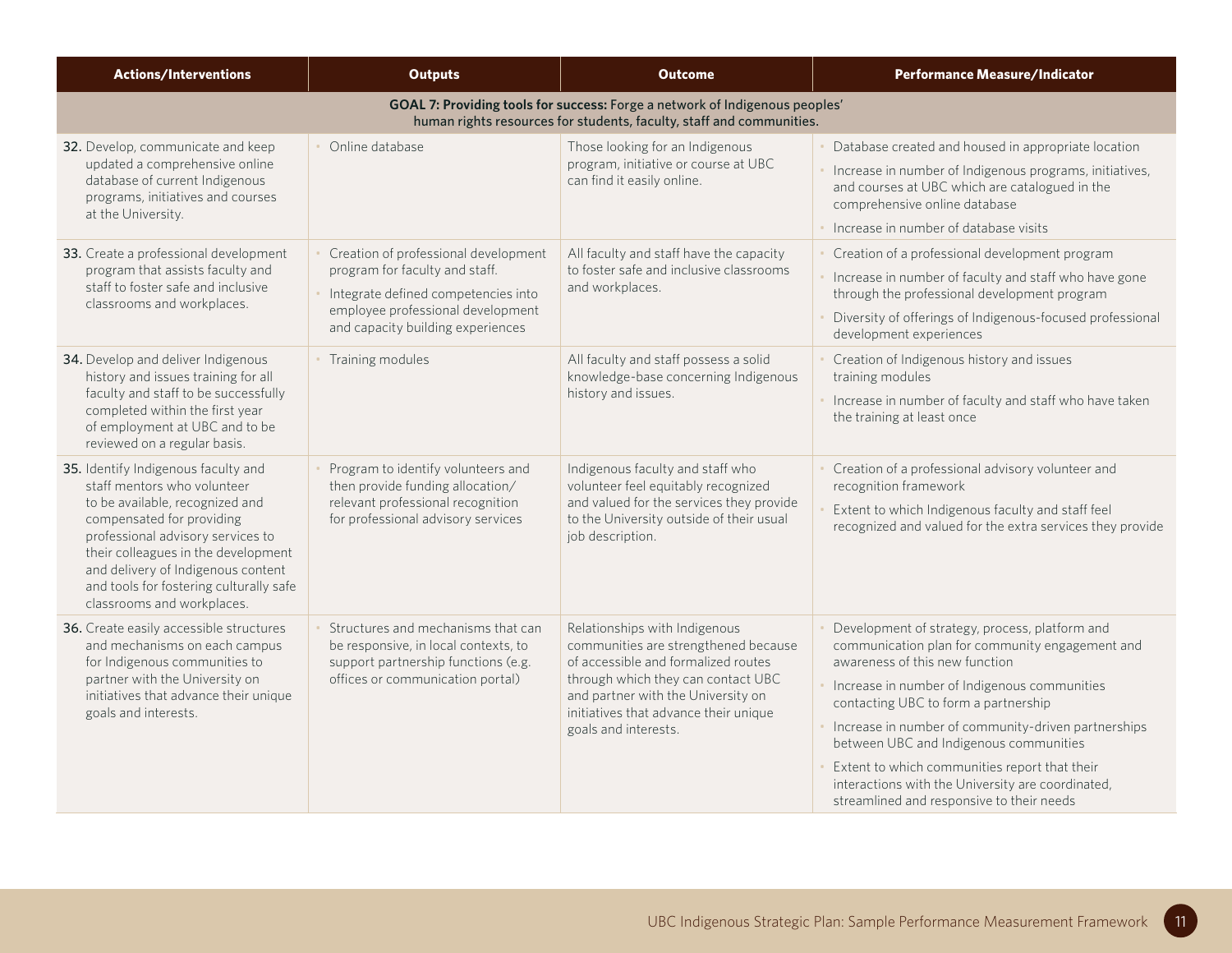| <b>Actions/Interventions</b>                                                                                                                                                                                                                                             | <b>Outputs</b>                                                                                                                                                                                                                                                                                                  | <b>Outcome</b>                                                                                                                                                                                                                                      | <b>Performance Measure/Indicator</b>                                                                                                                                                                                                                                                                                                                  |  |  |
|--------------------------------------------------------------------------------------------------------------------------------------------------------------------------------------------------------------------------------------------------------------------------|-----------------------------------------------------------------------------------------------------------------------------------------------------------------------------------------------------------------------------------------------------------------------------------------------------------------|-----------------------------------------------------------------------------------------------------------------------------------------------------------------------------------------------------------------------------------------------------|-------------------------------------------------------------------------------------------------------------------------------------------------------------------------------------------------------------------------------------------------------------------------------------------------------------------------------------------------------|--|--|
|                                                                                                                                                                                                                                                                          |                                                                                                                                                                                                                                                                                                                 | GOAL 7: Providing tools for success: Forge a network of Indigenous peoples'<br>human rights resources for students, faculty, staff and communities.                                                                                                 |                                                                                                                                                                                                                                                                                                                                                       |  |  |
| 37. In consultation with Indigenous<br>knowledge-experts, establish an<br>International Indigenous Higher<br>Education Advocacy Group to<br>develop a global strategy for the<br>advancement of Indigenous<br>peoples' human rights in research<br>and curriculum.       | International advocacy group created<br>Sustained resources to lead and<br>participate in the network<br>Global strategy                                                                                                                                                                                        | An international network of post-<br>secondary institutions and Indigenous<br>peoples which advocates for the<br>advancement of Indigenous peoples'<br>human rights in research and curriculum.<br>UBC maintains its support of the network.        | An advocacy group has been formally created<br>Advocacy group has stated goals, plans and strategies<br>People, time, money dedicated to leading and<br>participating in the network                                                                                                                                                                  |  |  |
| GOAL 8: Creating a holistic system of support: Provide exceptional and culturally<br>supportive services for Indigenous students, faculty, staff and communities.                                                                                                        |                                                                                                                                                                                                                                                                                                                 |                                                                                                                                                                                                                                                     |                                                                                                                                                                                                                                                                                                                                                       |  |  |
| 38. Review all university policies and<br>operational practices to ensure<br>they support the recognition of<br>Indigenous peoples' human rights,<br>and the equity and inclusion of<br>Indigenous students, faculty, staff<br>and community members.                    | Policy and practice review<br>Recommendations                                                                                                                                                                                                                                                                   | All university policies and operational<br>practices support the recognition of<br>Indigenous peoples' human rights,<br>and the equity and inclusion of<br>Indigenous students, faculty, staff and<br>community members.                            | Review in progress/complete (with recommendations)<br>Monitor the number of recommendations enacted by<br>each Faculty/unit                                                                                                                                                                                                                           |  |  |
| 39. Strengthen relationships with<br>educational providers and support<br>a comprehensive, multi-pathway<br>approach for transitioning<br>Indigenous students from K-12 or<br>college to undergraduate studies,<br>or from undergraduate studies to<br>graduate studies. | Time spent building relationships<br>with educational providers<br>Multi-pathway approach for<br>transitioning Indigenous<br>students from K-12 or college to<br>undergraduate studies<br>Multi-pathway approach for<br>transitioning Indigenous students<br>from undergraduate studies to<br>graduate studies. | Indigenous students have multiple<br>options to help the transition from K-12<br>or college to undergraduate studies and<br>from undergraduate to graduate studies.<br>More Indigenous students are pursuing<br>undergraduate and graduate studies. | Strategy/framework developed regarding<br>multi-pathway approach<br>Number of Indigenous students referred and<br>enrolled in undergraduate studies due to the<br>multi-pathway approach<br>Number of Indigenous students referred and enrolled in<br>graduate studies due to the multi-pathway approach<br>Referral vs enrollment vs graduation rate |  |  |
| 40. Partner with Musqueam, the<br>Okanagan Nation and other<br>Indigenous host nations to provide<br>in-community university transition<br>support services to interested<br>community members.                                                                          | Formal transition support services<br>More comprehensive and holistic<br>support network for students based<br>on community engagement                                                                                                                                                                          | UBC transition support services offered<br>to Musqueam, Okanagan Nation and<br>other Indigenous host nations' students<br>meet their needs.                                                                                                         | Review of support services in progress<br>Increase in the number of Musqueam, Okanagan<br>Nation and other Indigenous host nations' students<br>using the services<br>Extent to which students from host nations are satisfied<br>with the transition support services                                                                                |  |  |